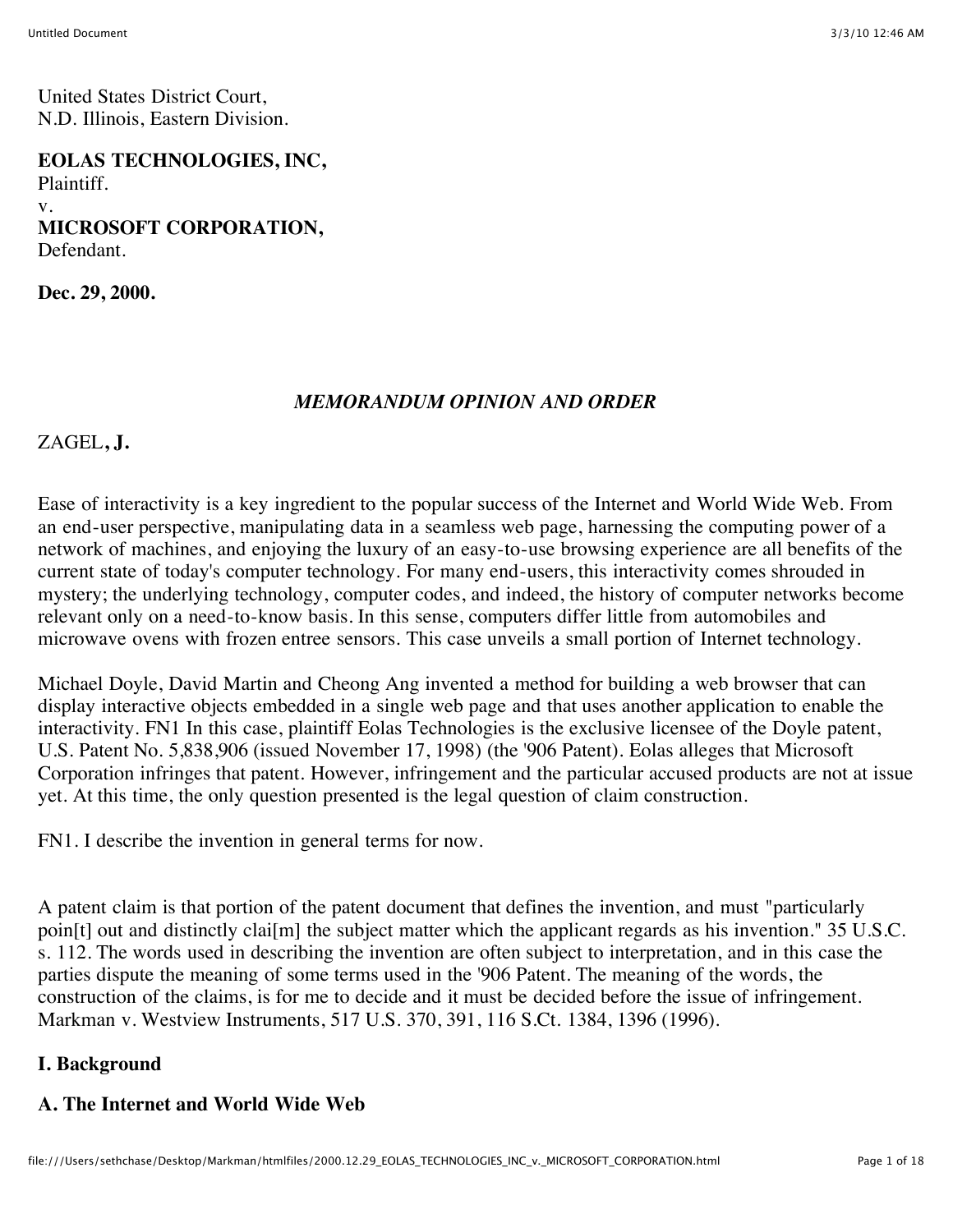Although issued in 1998, the '906 Patent takes us back to 1993 and the early days of the World Wide Web. Then, as now, the Internet referred to a vast network of networks. A typical network consists of client computers ( *e.g.,* individual desktop computers) that request information from server computers that, in turn, provide information back to the client. With the use of a uniform standard, the Transfer Control Protocol/Internet Protocol (TCP/IP), localized networks are able to communicate with other local area networks, creating a geographically diverse network-the Internet.

Other standards, HyperText Transmission Protocol (HTTP) and HyperText Markup Language (HTML), allow for the transmission and exchange of data among computers in a specific format, called hypertext (or when images, video or sound are involved, hypermedia). Hypertext documents are located throughout the Internet and are identified by reference to their addresses, known as URLs (Uniform Resource Locators). Hypertext documents usually are displayed on a user's screen by way of a software program called a browser; the browser reads (parses) the hypermedia document (written in HTML) and displays (renders) it accordingly. FN2 The HTML code may identify links to other hypertext documents and the browser displays those links. The user can click on the link, and, using HTTP, the browser retrieves that next hypertext document to render. The array of HTML-based hypermedia documents (web pages), linked together and navigable across geographically diverse networks, is called the World Wide Web.

FN2. In the early 1990s, Mosaic was the state-of-the-art browser; today, Netscape's Navigator and Microsoft's Internet Explorer are the browsers most familiar to consumers.

Notwithstanding the "digital divide" that separates many people in this country (and the world), I assume familiarity with these terms and with the basics of computing in the Internet environment.

### **B. The Patented Invention**

The '906 Patent is entitled "Distributed Hypermedia Method for Automatically Invoking External Application Providing Interaction and Display of Embedded Objects Within a Hypermedia Document." The inventors identified two problems that they sought to solve. First, from the individual end-user perspective, hypermedia documents were limited in their ability to deal with large data objects ( *e.g.,* particularly large video files, pseudo-3-D animated sequences and the like) because of bandwidth constraints and the limited processing power of one person's computer. For example, an animated sequence often entails receiving data at a rate fast enough to display at 30 frames per second and requires a computer with a sophisticated processor able to perform the calculations necessary to animate images. As the inventors stated in their patent, "Today's browsers and viewers are not capable of performing the computation necessary to generate and render new views of these large data objects in real time." '906 Patent, col. 5, ll. 53-55.

Second, the inventors noted the limited capability of the state-of-the-art browser (Mosaic) to provide interaction with data objects. Generally, the user needed to go outside the browser to interact with the data. "Users are limited to traditional hypertext and hypermedia forms of selecting linked data objects for retrieval and launching viewers or other forms of external software to have the data objects presented in a comprehensible way." '906 Patent col. 6, ll. 35-39. At the time, these external software programs were commonly called helper applications. When Mosaic encountered web pages that required helper applications to deal with objects, it forced the user to interact with a separate display area (a pop-up window). There was no communication between helper and the browser, *i.e.,* the browser was inactive while the helper was active. '906 File History, Paper # 19, pp. 7-8.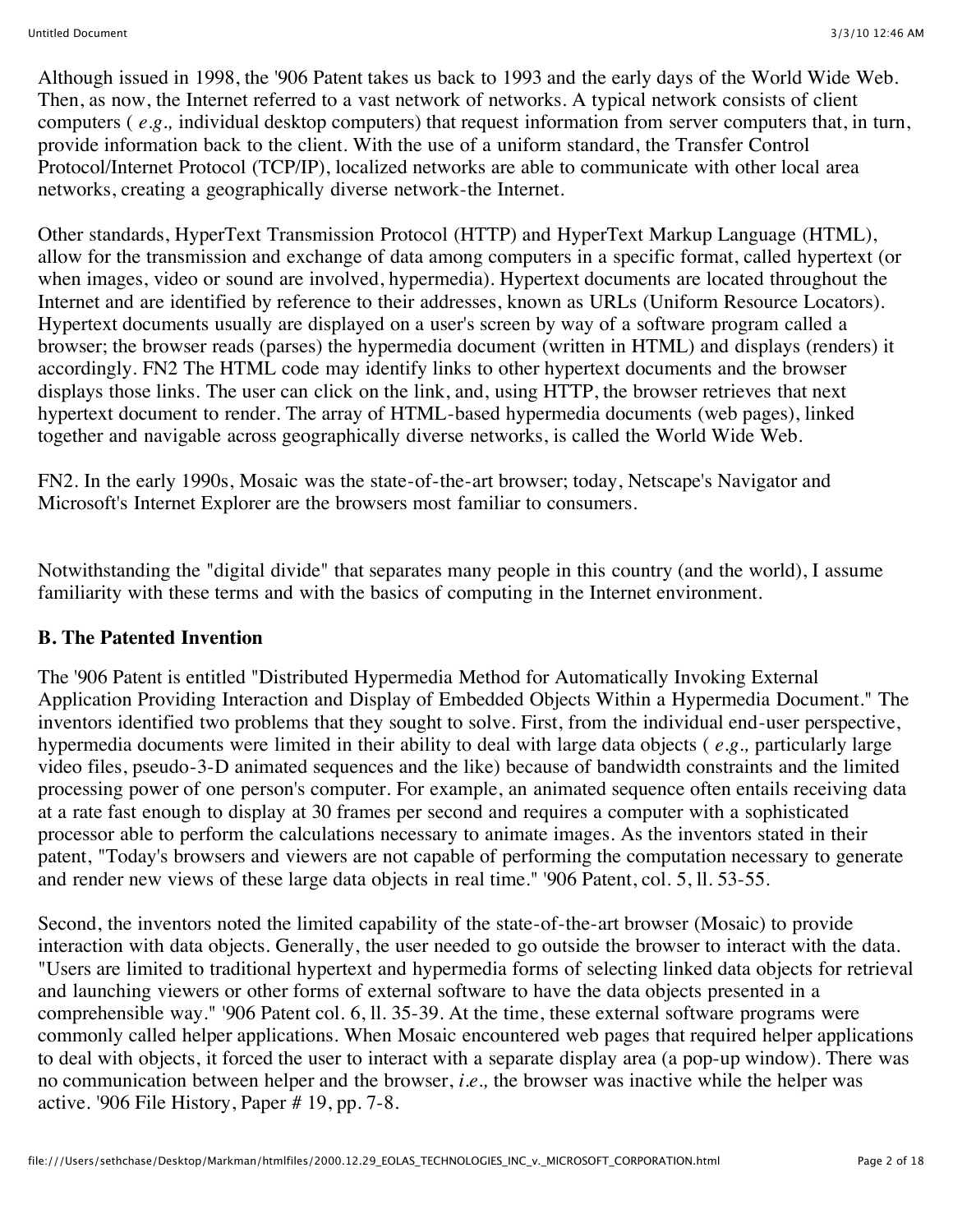The inventors envisioned "a system that allows a user at a small client computer connected to the Internet to locate, retrieve and manipulate data objects when the data objects are bandwidth-intensive and computeintensive;" and that allows "a user to manipulate data objects in an interactive way to provide the user with a better understanding of information presented." '906 Patent, col. 6, ll. 40-47. An example of this idea is a browser that is capable of displaying a web page that retrieves complex 3D medical images ( *e.g.,* an image of an embryo). The computational processing of the image is done by more powerful computers located remotely from the user's, meanwhile the browser allows the user to manipulate the image (rotate, scale, reposition the viewpoint) without exiting the browser display area. '906 Patent, col. 7, ll. 7-28.

The Patent describes a preferred embodiment of the invention (a modified Mosaic browser), and outlines in some detail a sequence of events that exemplifies the method. In the example, an end-user has a client workstation. A browser and at least one other application reside on the client's hard drive. The browser loads a hypermedia document and begins to parse its HTML code. The HTML code indicates that an external application is required to process some embedded ( *i.e.,* in the page) object. FN3 The browser calls on that application, invokes it (without further input from the user), and the application processes the request based on information it receives from the browser, the user, and perhaps other resources on the Internet. In the example, the application is an image viewer that processes and displays 3D images (the data object) and allows the user to manipulate the images. The application's displays are integral to the browser's-a 3D image of an embryo appears in the browser display area and the user is able to manipulate the image immediately.

FN3. HTML code is text-based. It uses words to tell the browser how a web page is to be displayed, describing colors, fonts, placement of text, etc. The format of an HTML file uses structures called tags, which are descriptive words placed in angle brackets that convey instructions to the browser, *e.g.:* <EMBED

 $TYPE =$ "type"  $HREF=$ "href"  $WIDTH =$ "width"  $HEIGHT =$ "height"

 $\geq$ 

'906 Patent col. 12, ll. 54-65.

I refer to this example merely to illustrate the inventors' idea, not to define with precision the scope of the invention. For that, the devil is in the details and I must first consider the words used to define this invention-the words in the claims, not the descriptive background exposition of the Patent. The Patent includes two independent claims, Claim 1 and Claim 6. Both claims use the same terms and I follow the parties' convention by focusing on Claim 6.

# **C. Claim 6**

Claim 6 provides, in its entirety: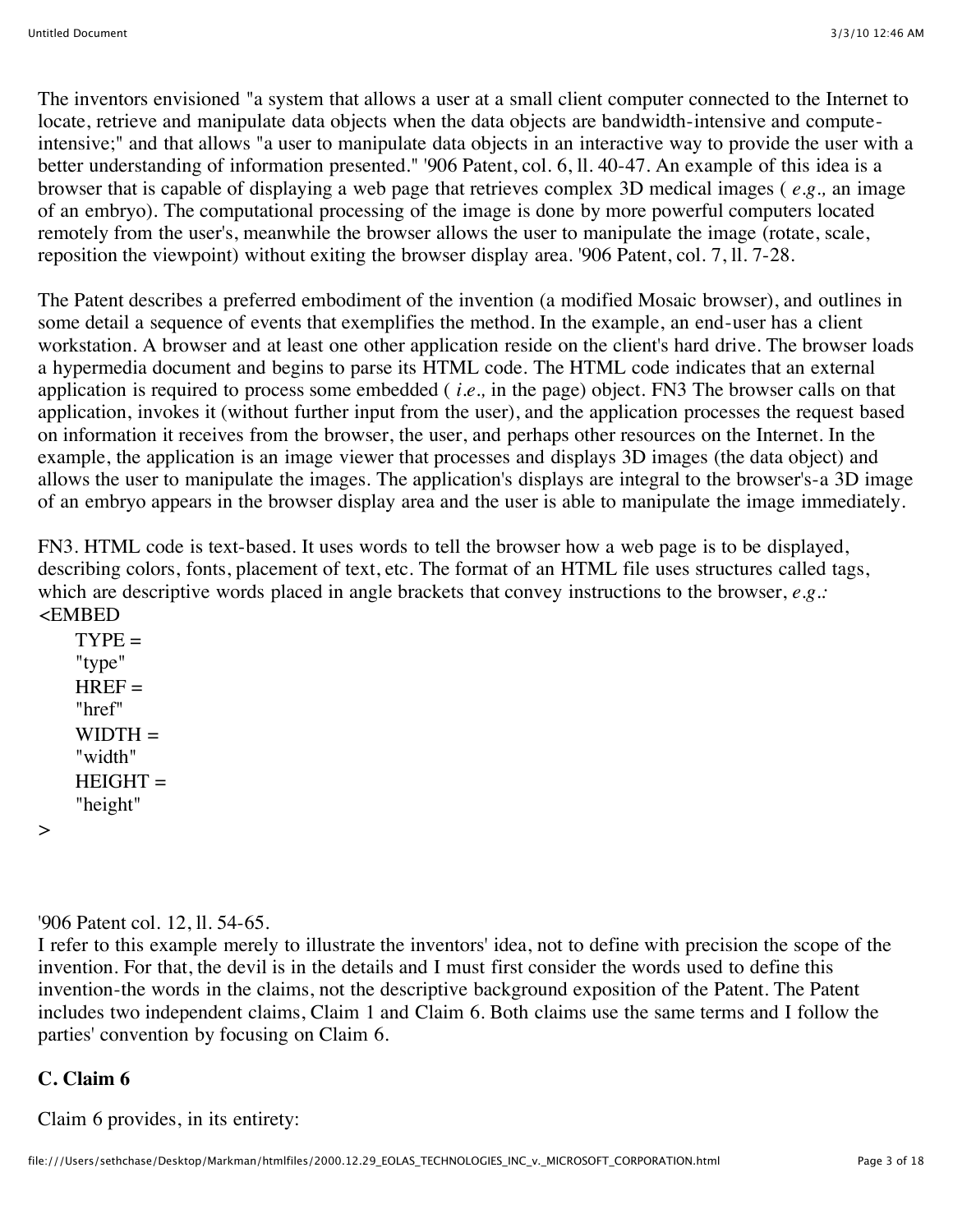What is claimed is: [ ... ]

6. A computer program product for use in a system having at least one client workstation and one network server coupled to said network environment, wherein said network environment is a distributed hypermedia environment, the computer program product comprising:

a computer usable medium having computer readable program code physically embodied therein, said computer program product further comprising:

computer readable program code for causing said client workstation to execute a browser application to parse a first distributed hypermedia document to identify text formats included in said distributed hypermedia document and to respond to predetermined text formats to initiate processes specified by said text formats;

computer readable program code for causing said client workstation to utilize said browser to display, on said client workstation, at least a portion of a first hypermedia document received over said network from said server, wherein the portion of said first hypermedia document is displayed within a first browsercontrolled window on said client workstation, wherein said first distributed hypermedia document includes an embed text format, located at a first location in said first distributed hypermedia document, that specifies the location of at least a portion of an object external to the first distributed hypermedia document, wherein said object has type information associated with it utilized by said browser to identify and locate an executable application external to the first distributed hypermedia document, and wherein said embed text format is parsed by said browser to automatically invoke said executable application to execute on said client workstation in order to display said object and enable interactive processing of said object within a display area created at said first location within the portion of said first distributed hypermedia document being displayed in said first browser-controlled window.

### **D. The Disputed Terms**

The parties dispute the meaning of the following key phrase: "wherein said object has type information associated with it utilized by said browser to identify and locate an executable application." What is an executable application? What is the type information that must be associated with the object? What does it mean for the type information to be utilized by said browser to identify and locate the executable application? FN4

FN4. In addition, there are additional claim terms and phrases subject to possible dispute: "browser application;" "distributed hypermedia environment;" "distributed hypermedia document;" "to enable interactive processing;" and "automatically invoke." To a lesser degree there may be a dispute as to the meaning of "program code for causing" and "text format." However, the scope and relevance of the dispute on all these terms is unclear. Microsoft suggests I defer construction of these terms and I agree. The parties are free to brief and argue in detail the construction of any other claim terms in light of this opinion.

### **E. The** *Markman* **Hearing**

In order to resolve this dispute over claim construction, I held a hearing pursuant to Markman v. Westview Instruments, 517 U.S. 370, 116 S.Ct. 1384 (1996). The parties submitted briefs, the Patent itself, and the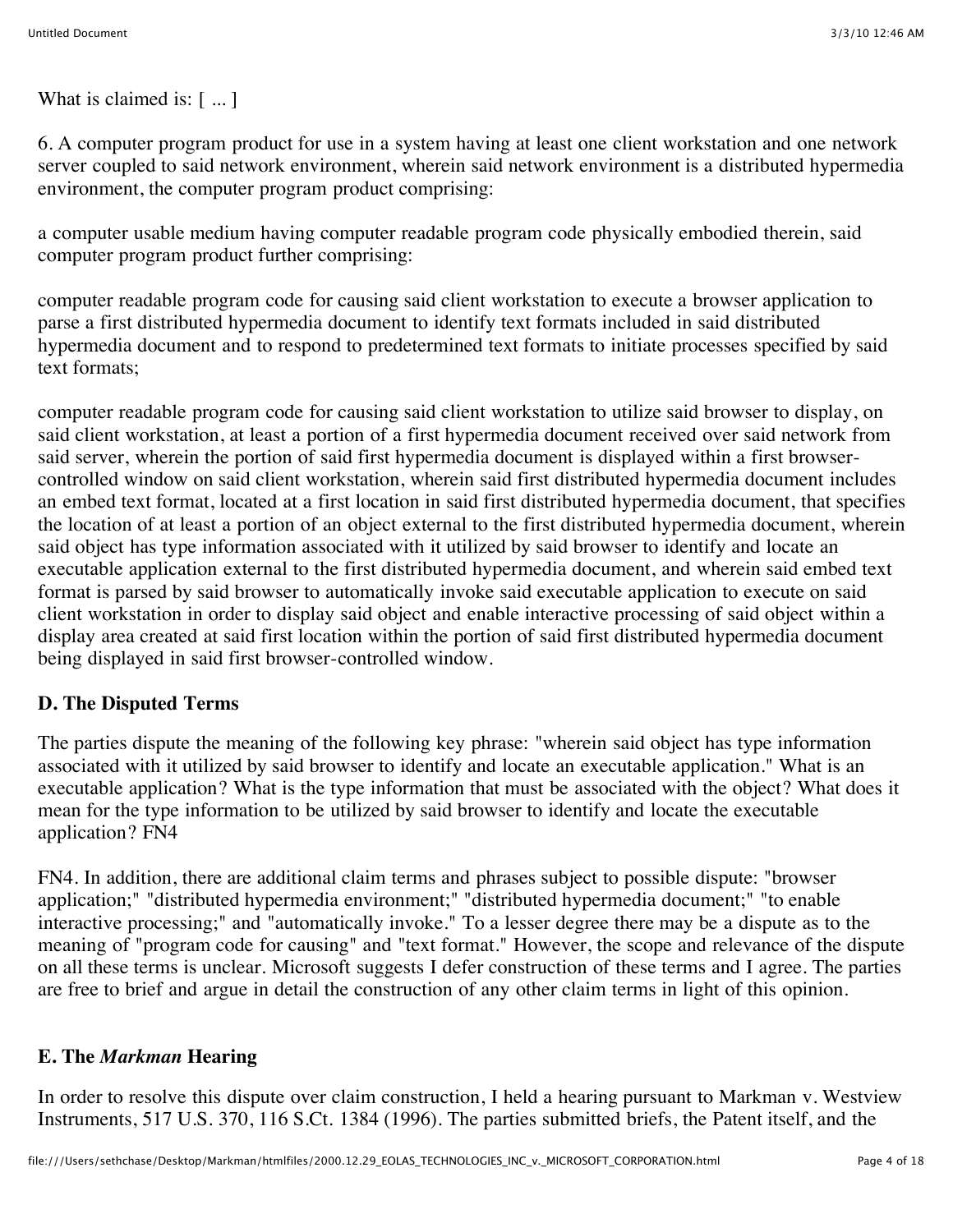entire File History (the official record of proceedings in the Patent Office leading up to the issuance of the Patent). In addition, both parties offered expert testimony. The plaintiff offered the testimony of Edward Felten, Associate Professor of Computer Science at Princeton University. The defendant offered the testimony of H.E. Dunsmore, Associate Professor of Computer Science at Purdue University, and Michael Wallent, Product Unit Manager for Internet Explorer.

Unless specifically referenced in this opinion, I considered only the live testimony adduced at the hearing, the patent itself, and the file history. No other evidence is admitted.

#### **II. Discussion**

#### **A. The Standards for Claim Construction**

The basics of claim construction are well-settled. This is an issue of law for the court to decide. Markman, 517 U.S. 370. In interpreting the meaning of a claim, the focus is on intrinsic evidence-the claims, the specification and the prosecution history. Vitronics Corp. v. Conceptronic, Inc., 90 F.3d 1576, 1582 (Fed.Cir.1996). This intrinsic evidence constitutes the public record of the inventors' claims; it puts the public on notice. A competitor should be entitled to examine this public record and understand the scope of the claimed invention. Id. at 1583.

However, I have received some extrinsic evidence in the form of opinion testimony from experts skilled in the art of computer science. Given the nature of the invention, this testimony is necessary so that I may understand the technology and construe the claims according to their ordinary and plain meaning, as understood by one skilled in the art. Pitney Bowes, Inc. v. Hewlett-Packard Company, 182 F.3d 1298, 1309 (Fed.Cir.1999); Interactive Gift Express, Inc. v. Compuserve Inc., 231 F.3d 859, 2000 WL 1644598 \*1,\*6 (Fed.Cir.2000) (the viewing glass through which claims are construed is that of a person skilled in the art).

#### **B. "Executable Application"**

The parties agree that a key part of the invention is the ability of the browser to automatically invoke some external program (vis-a-vis the hypermedia document) to process the data object. Generic examples are image viewers, word processors, and spreadsheets-programs that display and allow the user to interact with data. The claim refers to this program as some "executable application."

The dispute is over the scope of "executable application." Eolas defines this term as "program code for causing the display of the object and enabling interactive processing of that object." Plaintiff's Memorandum In Support of Claim Construction, p. 16. Microsoft proposes that executable application refers to "standalone" programs. The limitation of standalone, as used by Microsoft, means that the program can be executed (launched, run or started) irrespective of whether any other programs have been launched or are running. Defendant's Initial Brief on Claim Construction Issues, p. 8.

Computer code is often bundled into discrete components. These components can perform specific functions and be used as building blocks for larger programs. Some components exist separately from larger applications, and are summoned to assist a larger program (sometimes called a host program) when needed. Dynamically linked libraries (DLLs) are types of components that can be shared by different applications to perform common functions. The example used by the parties is a spell checker. Both word processors and spreadsheet programs offer spell checking capability and can share one spell checking DLL that exists as a separate block of code from the larger programs. Components like DLLs must be invoked by some other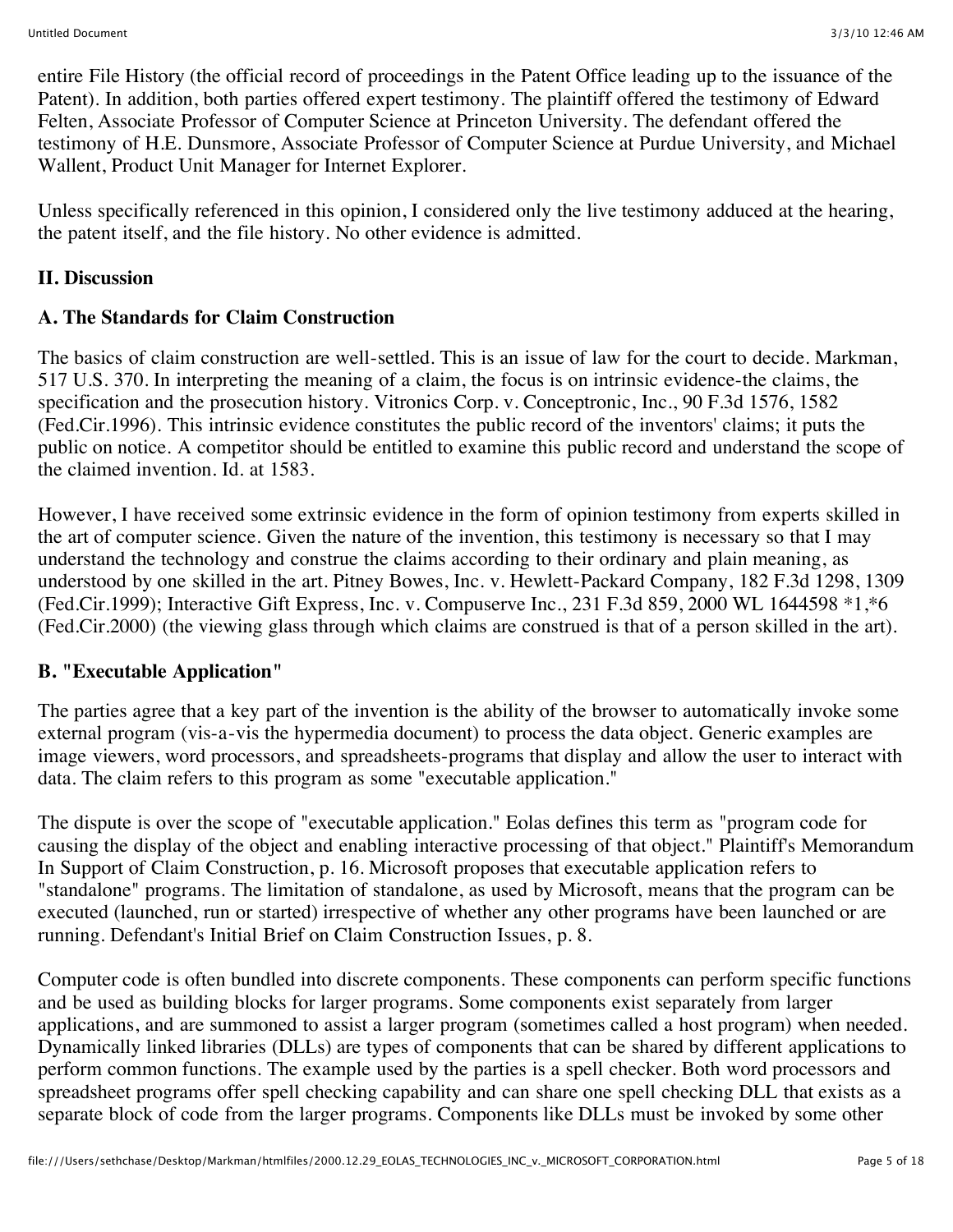application, they cannot be executed without some host. Thus, in the spell checker example, one cannot run a spell checker unless another application, the word processor or spreadsheet, is also running.

Microsoft's proposed construction of executable application excludes components, such as DLLs, from the scope of the term. To be standalone, an application cannot be dependent on another application. Microsoft does not believe a component (a routine, a library, or a module), hosted by the browser to perform some function, could be the executable application referenced in the invention. The browser and the executable program must be independent of each other, and function as peers. Eolas says the executable application could be a DLL or some component, as long as it is code that can be launched and enable interactive processing ( *i.e.,* allows the user to do something to or with the data, which is the point of the invention).FN5

FN5. I note that there may be a dispute as to the scope of "interactive processing," *see* note 4, *supra.,* but I understand Eolas's position to be that the executable application must be able to manipulate the data object (edit numbers, rotate images, etc.).

Does "executable application" have a plain and ordinary meaning to someone skilled in the art of computer science? Apparently not. Professor Felten defined it as "a sequence of computer instructions in a format that is capable of being executed." Felten Report para. 58.FN6 Professor Dunsmore defined it as "a standalone program that can be run without needing to be included in some other program ." Dunsmore Direct Examination, October 26, 2000, Tr. at 201. FN7 This difference in opinion is resolved by examining which definition best captures the inventors' use of the term (and related concepts) in the patent itself and the file history.FN8 It is the intrinsic evidence, after all, that is generally dispositive of claim construction issues, and must put the public on notice as to how the inventors are using the terms. *See* Vitronics, 90 F.3d at 1582 (patentee may choose to be his own lexicographer); *see also* Pitney Bowes, 182 F.3d at 1311 (term must be read to correspond to meaning in context); *see also* Toro Co. v. White Consol, Indus., Inc., 199 F.3d 1295, (Fed.Cir.1999) (patent documents establish usage of words in connection with claimed subject matter).

FN6. During his live testimony, Prof. Felten did not provide a definition of executable application. Instead, he opined in a defensive posture, saying that an executable application did not have to be standalone. I admit para. 58 of the expert report to provide Felten's baseline, affirmative definition.

FN7. At this writing, the transcript of proceedings has not been officially certified. Citations are with reference to an unofficial transcript provided to the Court.

FN8. I am not surprised the two experts disagreed on the general meaning of executable application. Computer science does not yet seem to enjoy intra-discipline agreement. For example, in 1990 (ancient history from the perspective of this case) one writer noted that "stand-alone code is program code which *does not* enjoy the full status of an application." Craig Prouse, "Technote PT 35: Stand-Alone Code, ad nauseam," (August 1990) (emphasis added) (with reference to Apple Macintosh), at *http:// devworld.apple.com/technotes/pt/pt\_35.html.* I note this solely to highlight the context-dependent nature of computer science terminology.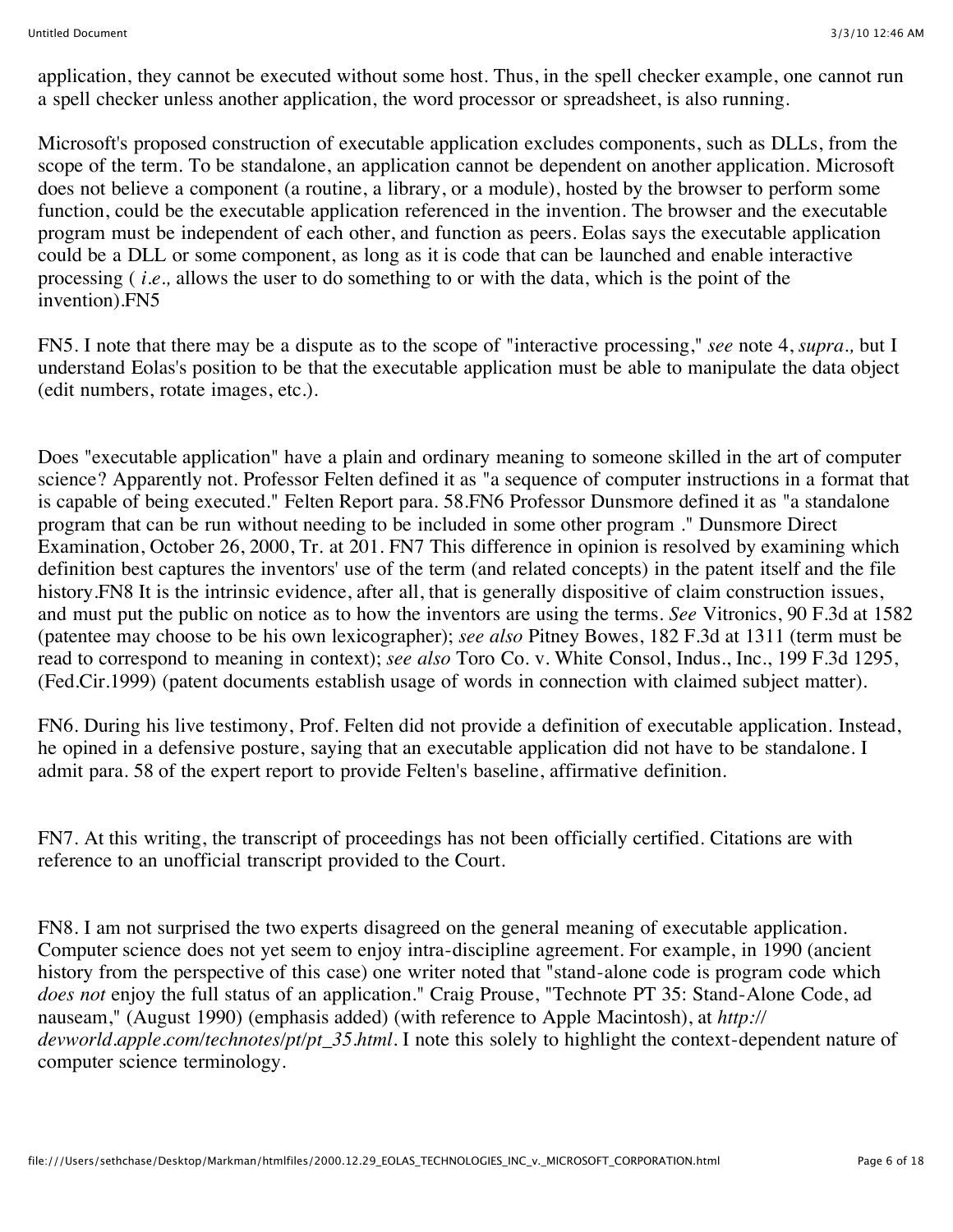The term "application" does appear to have an ordinary meaning in the art of computer science. In 1994, the Microsoft Press Computer Dictionary defined application as "a computer program designed to help people perform a certain type of work. An application thus differs from an operating system (which runs a computer), a utility (which performs maintenance or general-purpose chores), and a language (with which computer programs are created)...." Microsoft Press Computer Dictionary 23-24 (2nd ed.1994). A few years later, the same dictionary defined application as "a program designed to assist in the performance of a specific task, such as word processing, accounting, or inventory management. *Compare* utility." Microsoft Press Computer Dictionary 27 (3rd ed.1997). Finally, a third (non-partisan) dictionary offers the following definition: "A program or group of programs designed for end users." ZD Webop(ae)dia, at *http://www.zdwebopedia.com/TERM/a/application.html.* I read these three definitions to mean that an application is a computer program, that is not the operating system (OS) or a utility, that is designed to allow an end-user to perform some specific task.FN9 Dictionaries are extrinsic evidence, but may be considered alongside intrinsic evidence. Interactive Gift Express, 231 F.3d 859, 2000 WL 1644598 at \*6 n. 1.

FN9. According to the ZD Webop(ae)dia "execute" is synonymous with "run" and "launch." ZD Webop(ae)dia, at *http:// www.zdwebopedia.com/TERM/e/execute.html.*

#### *1. The Claim*

It is clear from the claim language that whatever an executable application is, it must have certain features. It must be external to the hypermedia document, it must be located on the client workstation, and it must allow the user to interact with data. A component could have these features. Thus, the functions enumerated by the claims do not necessarily imply an exclusion of components. The claim language provides no other guidance.

### *2. The Specification*

The claim mentions two applications-the browser and the executable. In the specification, the inventors stated that the browser's functionality (the invention) could be implemented using "routines, processes, subroutines, modules, etc." '906 Patent, col. 13, ll. 60-62. I agree with Microsoft that, at a minimum, this language stands for the unremarkable proposition that the browser can be built by putting modules together. At the hearing, both experts agreed that components can be used as building blocks for larger programs. The reference to modules (of which DLLs are a type) is not a reference to a module as an external application. However, as a person skilled in the art of computer science, Professor Felten read this passage to mean that the browser application could itself be a component or module invoked by another application. Felten Direct Examination, October 25, 2000, Tr. at 59-60. In the context of this invention, if the browser could be a component, then it is a logical inference that the executable application (the only other application referenced in the claim) could be a component as well. As Microsoft points out, this is an inference, not an explicit statement in the specification. Nevertheless, I find it is a logical inference. Moreover, the preceding sentence is an acknowledgment of all methods of programming known in the art ("various programming approaches such as procedural, object oriented or artificial intelligence techniques may be employed"). '906 Patent, col. 13, ll. 57-59. The passage indicates that the patentees sought a broad scope to their invention and tried to foresee all possible programming methodologies that were possible.

Elsewhere in the specification, the inventors stated that the executable application could be installed as a terminate and stay resident (TSR) program. '906 Patent col. 9, ll. 11. TSRs are programs that continue to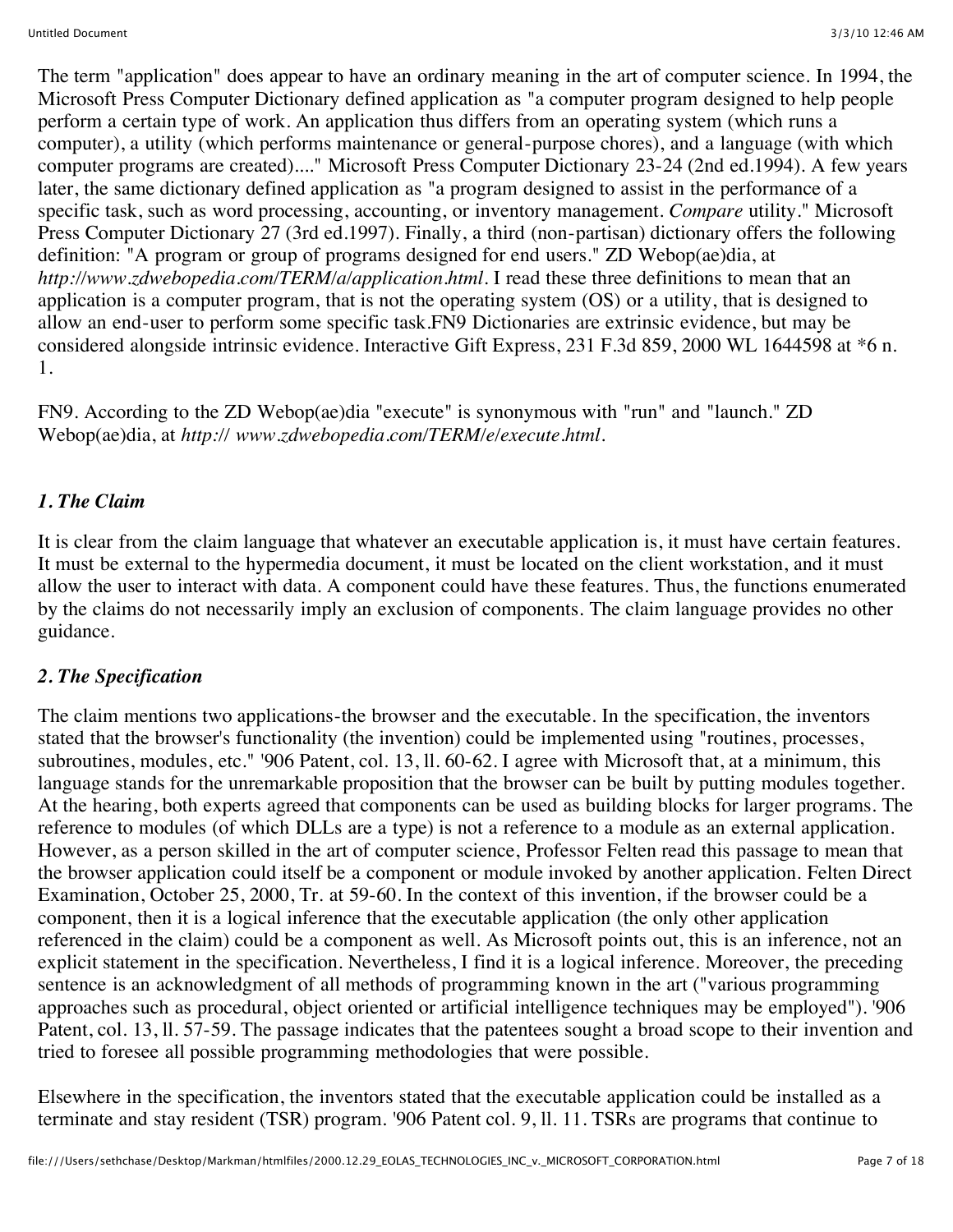occupy memory space even after they are terminated (no longer being used). In the event the user wants to use the program again, the computer saves time by being able to run the program without loading it into memory again. The experts debate whether TSRs are standalone or not, but this debate is largely irrelevant. FN10 I accept Microsoft's proposition that TSRs are not traditionally considered components of other programs. This portion of the specification does not relate to componentization at all and does not provide a definition of executable application. The context of the specification language with regard to TSRs is not to limit executable applications to any one permutation, but to comment on the possible use of memory-saving techniques. The inventors did not use the language of limitation.

FN10. Prof. Felten takes issue with calling a TSR standalone because he does not characterize a TSR as residing in its own memory space. Felten Direct Examination, October 25, 2000, Tr. at 79. However, from Prof. Dunsmore's testimony at the hearing, I gather Microsoft to focus its definition of standalone on the ability of a program to run without some other program running, and not on OS memory allocation. I believe both Professors Felten and Dunsmore would agree that a standalone program is a program that can run regardless of whether another program is running. *See* Felten Cross-Examination, October 26, 2000, Tr. at 121. This is the definition I use, based on the agreement by two experts skilled in the art.

In discussing the executable application in reference to the preferred embodiment (the 3D embryo imaging browser), the patent specification uses the example of "x-vis," a data visualization tool designed to operate on three dimensional image objects. '906 Patent, col. 13, ll. 3-11. The parties agree that x-vis is not a component. The Patent goes on to say, "However, any manner of application program may be specified by the TYPE element so that other types of applications, such as a spreadsheet program, database program, word processor, etc. may be used with the present invention ." '906 Patent, col. 13, ll. 11-15. Eolas emphasizes the "any" and the "etc." of this sentence to suggest that the inventors wanted executable application to have the broadest possible meaning. Microsoft emphasizes the examples listed-spreadsheet program, database program, and word processor-as classic examples of standalone applications.

Microsoft argues that since the preferred embodiment disclosed in the specification does not use a component for the executable application, the patent does not cover such use and indeed, does not teach someone how to use a component in that way. The preferred embodiment launches the executable application as a "child process of the current running process (Mosaic). " '906 Patent col. 15, l. 22. Elsewhere, the inventors repeatedly discuss the communication between the browser and the executable application as "interprocess communication." '906 Patent col. 7, ll.1-4; col. 9, ll. 7-10. The inventors discuss a custom Mosaic/External Application Program Interface, MEAPI, that allows the browser to communicate with the executable application. '906 Patent col. 12, ll. 9-11. Microsoft says MEAPI makes no sense if the executable application could be a DLL, since no such interface would be required. Moreover, the references to child process and interprocess communication must refer to peer applications, not a component and a host, to make sense. Finally, Microsoft says the program code submitted to the Patent Office does not enable Mosaic to launch an interactive DLL. *See* Felten Cross-Examination, October 25, 2000, Tr. at 125.

There is no doubt that the preferred embodiment does not use DLLs or components as the executable application. Nor is there any doubt that the inventors repeatedly said that the preferred embodiment was but one possibility of the invention in practice. In reading the specification, "care must be taken to avoid reading limitations appearing in the specification into the claims." Interactive Gift Express, 231 F.3d 859, 2000 WL 1644598 at \*5 (quotation omitted). The specification language cited by Microsoft does not limit the term executable application, it generally does not even use the term. The Federal Circuit "consistently declines to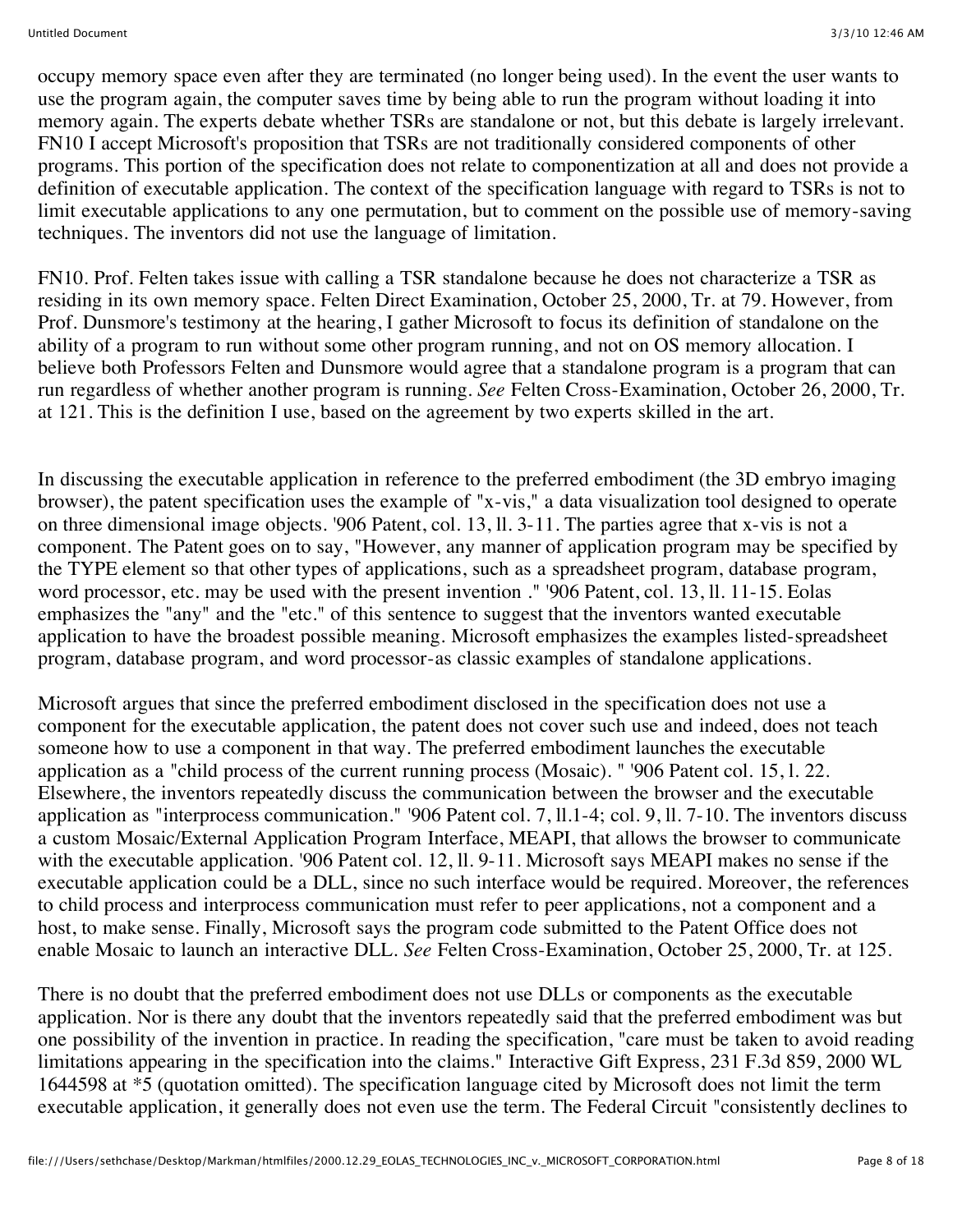construe claim terms according to the preferred embodiment." Northern Telecom Limited v. Samsung Electronics Co., Ltd., 215 F .3d 1281, 1293 (Fed.Cir.2000). Even if the entire specification expresses a preference for one method of practicing the invention over another, that is not enough to limit claim terms. *Id.* In the end, I find Microsoft's reading of the specification to be overly strict. The implementation discussed in the specification does not limit the claims; it teaches what the patentees had in mind, the problems they sought to solve, and an example of how to do it. By acknowledging other possibilities, however, and by acknowledging the general usage of object oriented programming, routines, and modules, the inventors expressly avoided limiting the claims by way of the specification. *See* '906 Patent, col. 16, ll. 48-57. It is true that the patentees sometimes referred to "this invention" in the specification and the Federal Circuit has held that "when the preferred embodiment is described in the specification as the invention itself, the claims are not necessarily entitled to a scope broader than that embodiment." Modine Manufacturing Co. v. United States International Trade Commission, 75 F.3d 1545, 1551 (Fed.Cir.1996); FN11 *see also* Wang Laboratories v. America Online, Inc., 197 F.3d 1377, 1383 (Fed.Cir.1999). But as *Wang Laboratories* makes clear, "although precedent offers assorted quotations in support of differing conclusions concerning the scope of the specification, these cases must be viewed in the factual context in which they arose." Wang, 197 F.3d at 1383. The specification in this case clearly states that the preferred embodiment is not the only way of utilizing the invention. Therefore, I do not find the specification to limit the claims to a specific definition of executable application.

FN11. Abrogated on other grounds by Festo Corp. v. Shoketsu Kinzoku Kogyo Kabushiki Co., Ltd.,-F.3d -, 2000 WL 1753646 (Fed.Cir. Nov. 29, 2000).

The patent claims and specification are focused on function, not jargon. While the examples used (spreadsheets, word processors, etc.) may be traditionally thought of as standalone applications, peers of browsers, I do not read the claims and specification to be concerned with that element of programming or memory allocation. Instead, the inventors simply referenced examples of computer code that can take specific types of data and use them to interact with the end-user. If computer code in the form of a DLL (a programming technique well known in the art at the time of patent prosecution) can be launched by the browser and interact with the user, then it is the executable application contemplated by the claims and specification. Indeed, as Eolas points out, if the executable application must be a peer of the browser, then the passage referencing the implementation of the browser through use of modules supports its inference of executable application as a module as well.

### *3. The File History*

"[P]referred embodiments, without more, do not limit claim terms," Northern Telecom, 215 F.3d at 1293, and Microsoft says it has more. Any ambiguity in the claim and specifications is resolved by the File History. According to Microsoft, it is clear that the inventors disclaimed the use of components, indeed denigrated their usefulness in prosecuting the patent. Thus, by looking at the proceedings before the Patent Office, Microsoft says I may construe the claims to exclude components or DLLs from the definition of executable application. *See* Elkay Manufacturing Co. v. Ebco Manufacturing Co., 192 F.3d 973, 979 (Fed.Cir.1999) (claim limited by arguments made during prosecution history and examiner's reasons for allowance).

Doyle, Martin and Ang did not sail through the Patent Office. The patent examiner rejected the patent three times, saying the invention was an obvious combination of prior art (inventions that pre-existed the '906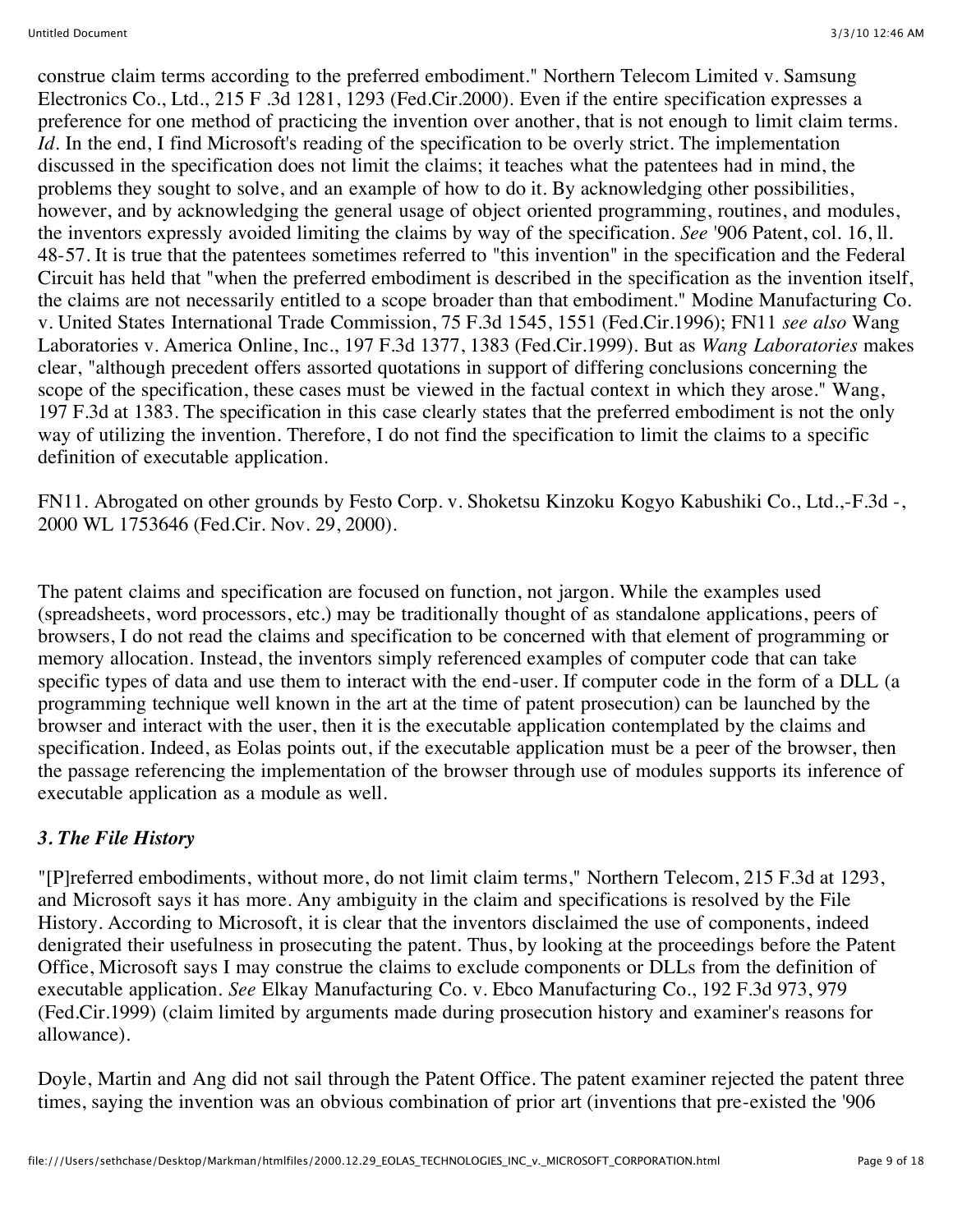application). File History, Paper  $# 4$ , pp. 4-5; File History, Paper  $# 12$ , pp. 2-5; File History, Paper  $# 15$ , pp. 2-4. The relevant statute states: "a patent may not be obtained ... if the differences between the subject matter sought to be patented and the prior art are such that the subject matter as a whole would have been obvious at the time the invention was made...." 35 U.S.C. s. 103(a).

The prior art included HTTP, HTML, clients, servers and browsing software ( *i.e.,* Mosaic); the inventors understood that these basic Web technologies were prior art and disclosed them to the examiner. At first, the examiner thought it would have been obvious to combine this prior art with the teachings of Hansen's "Enhancing documents with embedded programs: How Ness extends insets in the Andrew Toolkit." File History, Paper # 4, p. 5. However, in rejecting the patent, the examiner agreed with the inventors that the disclosed prior art by itself "does not have embedded controllable application [executable/ interpretable/ 'launchable' program instructions/ codes] in the hypermedia document." *Id.* Early in the history, the executable application is thus defined as any executable, interpretable or launchable program instructions or codes. This is a broad definition that does not exclude components, and confirms Eolas's view of the executable application. Microsoft says I should not read too much in this language; at the time, the claims used the term "controllable application" not "executable application." *See* File History, Paper # 1, p. 29. Moreover, urges Microsoft, later usage narrowed the term. While it is true that the original claim language used "controllable" instead of "executable," it is clear that the examiner thought those terms essentially synonymous and that is relevant to my inquiry here.

I read the file history to begin with a broad definition of executable application, inclusive of componentization. I next review the subsequent history to glean whether the inventors or the examiner narrowed their view of the term.

### **a. The Khoyi Patent**

The examiner rejected the patent a second time because he felt the invention was an obvious combination of Mosaic and another prior art patent, U.S. Patent No. 5,206,951 (issued April 27, 1993) (the Khoyi Patent). Khoyi teaches an operating system in which functions normally thought to be performed by applications are performed by routines bundled as part of the OS. Applications could then use and re-use these functions; Khoyi teaches a kind of componentization. The inventors submitted arguments to the examiner to persuade him that in fact, their invention was not an obvious combination of Mosaic and Khoyi. The examiner considered the argument and withdrew his Khoyi-based rejection. File History, Paper # 15, p. 2.FN12 Microsoft says this means the inventors disavowed componentization.

FN12. The examiner's withdrawal of the Khoyi-based objection was not on the merits, but instead on mootness grounds. The examiner said that the Khoyi issue was moot since another obviousness ground for rejection existed, the Koppolu Patent. *See* infra, at II.B.3.b.

Microsoft's reading of the File History on this point is on too high a level of abstraction. Khoyi teaches a kind of componentization, and the inventors argued that their invention was different than Khoyi. However, one must examine the very factual nature of the distinctions that the inventors drew. The inventors did not take issue with the fact that Khoyi allowed a kind of shared functionality across applications. They did take issue with the fact that Khoyi was an operating system, not an application. Doyle, Martin and Ang told the examiner that their invention was not dependent on a particular operating system, while Khoyi clearly was; they told the examiner that cross-platform functionality ( *e.g.,* as allowed by the Java Virtual Machine) was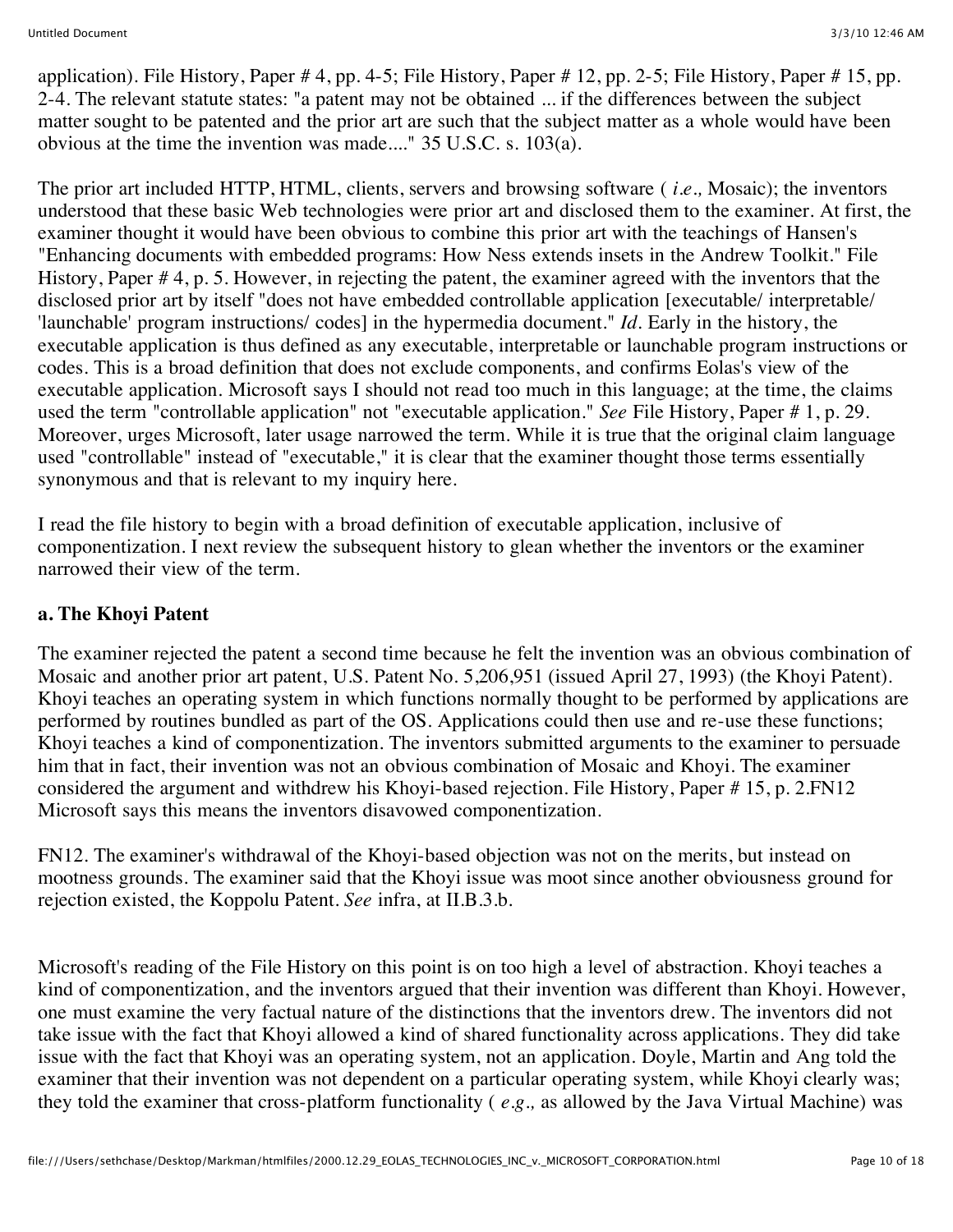something new and different from Khoyi. The inventors thus quoted from the Khoyi patent itself and said "functions and operations which would normally be performed by the application programs themselves, are performed by libraries of routines [pack routines]." File History, Paper # 14, p. 16 (quoting Khoyi Patent, col. 11, ll. 57-59). The inventors noted the difficulty in making Mosaic work with Khoyi, saying "Mosaic would have had to be significantly modified in a number of additional complex and nonobvious ways to achieve that combination." File History, Paper # 14, p. 17. This was not a statement that the '906 invention could not work with components or that Mosaic could not work with components. It was made in the context of noting the limitations of Khoyi's operating system model in a cross-platform world. The distinction drawn by the inventors was not between "executable applications" and components, but between applications and operating systems.

The inventors made another argument to suggest a substantive difference between Khoyi-componentization and other means of employing components. Doyle told the examiner to look to Microsoft. Doyle said that Mosaic plus Khoyi (developed by Wang Laboratories) was not the same as Microsoft's ActiveX technology, Microsoft said so itself. File History, Paper # 14, Doyle Affidavit pp. 10-11. Doyle said that this shows that his invention is different than some obvious improvement upon Mosaic + Khoyi because ActiveX uses the features of his invention. ActiveX uses a Component Object Model; it uses components. Id. (quoting interview with ActiveX product managers from Microsoft).

Eolas says this shows that Doyle did not disavow components, in fact he acknowledged them by referencing ActiveX which does use DLLs. Microsoft says that this reference to ActiveX is a self-serving accusation of infringement that should not be read to broaden the scope of the claim. Whether ActiveX employs the '906 invention or not, the point is that Doyle distinguished Khoyi, not by disavowing components as executable applications, but by arguing to the examiner that the '906 method was a different approach.

The inventors did not disavow components as executable applications in order to overcome the examiner's objection with regard to Khoyi.

### **b. The Koppolu Patent**

The third time the examiner rejected the invention, he said it was an obvious combination of the teachings of disclosed prior art (Mosaic, HTTP, HTML, and the World Wide Web) and U.S. Patent No. 5,581,686 (issued Dec. 3, 1996) (the Koppolu Patent). Koppolu teaches a computer method for "in-place interaction" or "activation in place." The invention allows a user to interact with embedded or linked data in a windowing environment that results from a merger of sorts between a container application and another application, called a server or containee application. Koppolu Patent, col. 7, ll. 3-9. The key to the Koppolu method is OLE (object linking and embedding, pronounced ole). The OLE Application Programming Interface (API) allows applications to communicate with each other by providing a set of functions for container applications to send and receive messages and data to and from server applications. OLE API uses object handlers, dynamically linked code that provides functionality on behalf of the server application. For example, the print function of a spreadsheet program could be written as an object handler. When a spreadsheet object (Koppolu's contained object) is embedded in a word processor document (the compound document), OLE API allows the word processor (the container application) to invoke the spreadsheet application's (the server application's) print function without involving the entirety of the server application's process. *See* Koppolu Patent, col. 9, ll. 11-28. This is an example of the resource-saving capability of dynamically linked components.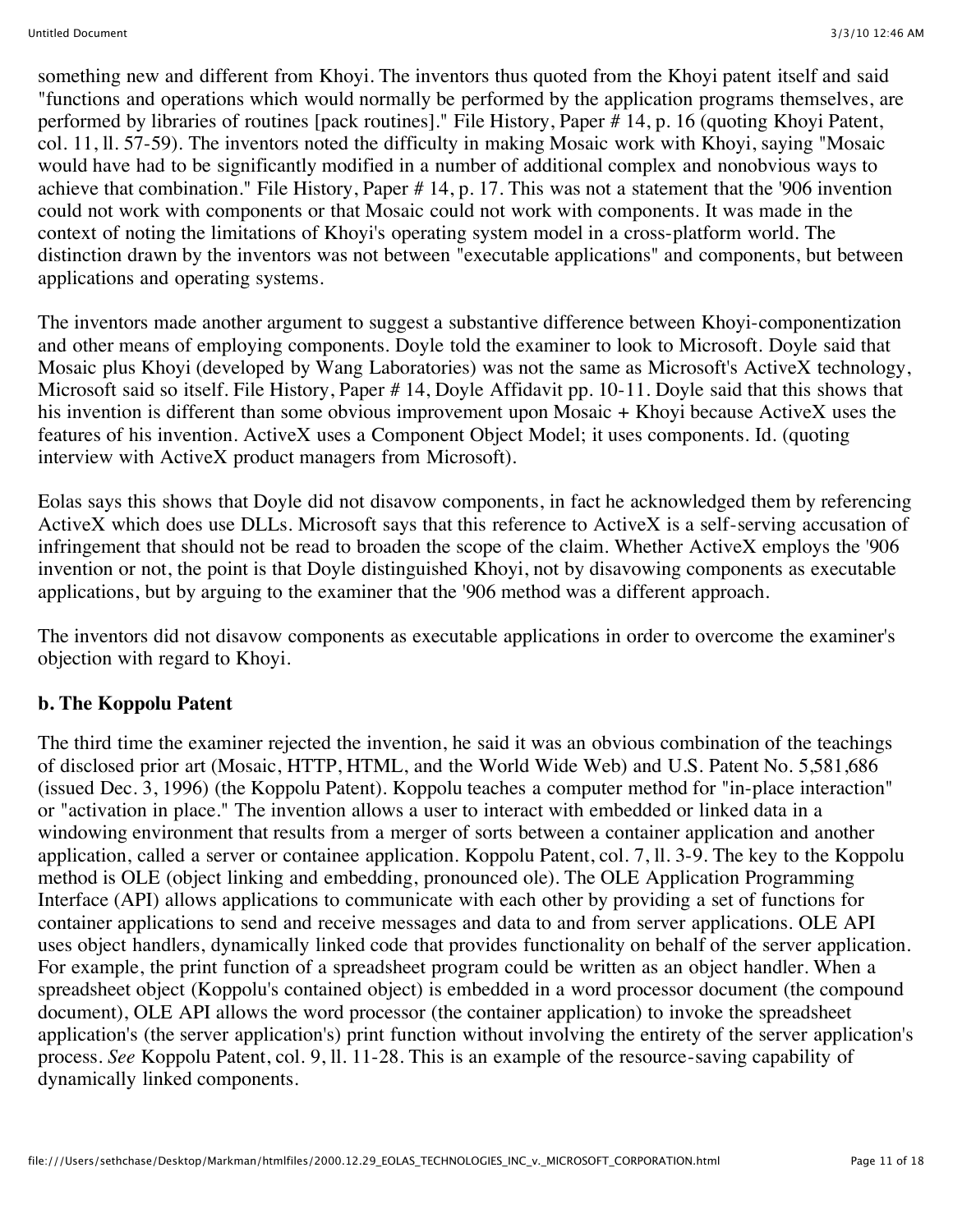In the examiner's view, the Koppolu compound document could be a hypermedia document, and the method taught by Koppolu allowed for the automatic display and interaction of a linked object within a portion of a window controlled by a container application, which could be a web browser. File History, Paper # 15, p. 3. In other words, the examiner thought that it would have been obvious to combine Koppolu's container method with Web technologies.FN13

FN13. The Koppolu Patent discusses a preferred embodiment wherein the container application is a word processor and the containee application (or server application) is a spreadsheet program. The preferred embodiment is a means of embedding a spreadsheet object within a word processor document.

The inventors responded with two arguments relevant here. First, Koppolu did not teach the *automatic* invocation of an external function. File History, Paper # 19, pp. 10-11. Second, Koppolu-OLE's object handlers did not allow for the editing of data that the '906 invention specifically sought to accomplish. File History, Paper # 19, pp. 13-14.

Microsoft says that in making these arguments, the inventors disavowed DLLs as executable applications. As with its reading of the Khoyi issue, Microsoft divorces the inventors' arguments from the context in which they were made. First, the patentees did not say that their invention did not use DLLs. Nor did they say their invention used DLLs. Instead, they said that Koppolu's DLLs did not do the same thing as their invention. Quoting from Kraig Brockschmidt's *Inside OLE 2.0* (Microsoft Press 1993), the inventors emphasized that "only when the object is activated does it transition to the running state where the user may perform any number of actions on that object, such as playing or editing the data." File History, Paper # 19, pp. 11-12. The point of this argument was simply to say that Koppolu-OLE did not automatically run the server application, some intermediate user command was required.

The inventors distinguished DLLs as used by Koppolu. Quoting Brockschmidt again, the inventors said "object handlers do not, however, provide any sort of editing facilities for the object itself." File History, Paper # 19, p. 13. The inventors argued that this meant that Koppolu's object handlers did not allow for the "interactive processing" contemplated by their invention. To edit the object in the Koppolu system, the inventors argued that the entire server application would have to be implemented; this could be done as an "in-process" DLL. However, to use an in-process DLL to edit object data, the user would have to activate the object (or tell the container application that she wanted to edit the object). File History, Paper # 19, p. 13; *see also* Koppolu Patent, col. 7, ll. 59-63 ("When the user indicates that the budgeting data is to be edited, the word processing program determines which application should be used to edit the budgeting data (e.g., the spreadsheet program) and launches (starts up) that application."). According to the inventors, inprocess DLLs did not teach automatic interactive processing of data.

The inventors primarily quoted Brockschmidt for two propositions. One, object handlers could not edit data. Two, in-process DLLs (in-process servers) could not be automatically invoked by Koppolu. Neither of these arguments say that the '906 invention cannot use DLLs; they argue instead that the invention is different than the use of DLLs disclosed in Koppolu.

The inventors did not limit their use of Brockschmidt to these two points. Instead, they noted that Brockschmidt identified other problems associated with object handlers and in-process servers. These problems were: limited cross-platform interoperability and inability to access, or link, to data objects external to the container document. In-process servers, said the inventors, could not *ever* run "stand-alone,"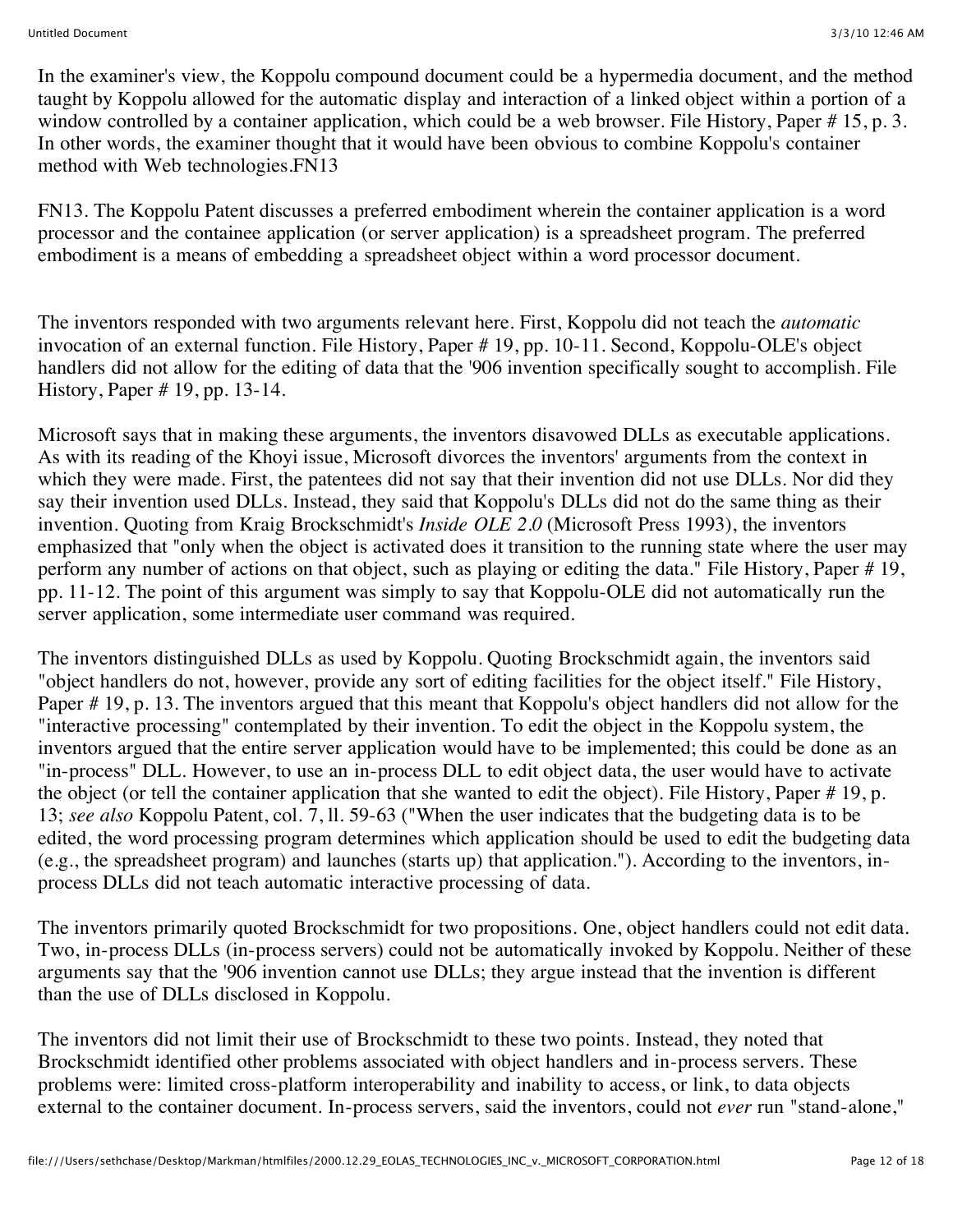so they could never provide linked objects. File History, Paper # 19, pp. 13-14. However, I do not read this argument to suggest that the '906 executable application *must* be standalone or that the inventors denigrated all forms of componentization.

Context is important. The inventors were trying to persuade the examiner that Koppolu OLE was different, it could not do what the '906 invention could do. They may have been artful in their presentation to the examiner. Microsoft attempts to introduce other portions of Brockschmidt, not quoted in the File History, to show that Koppolu OLE DLLs can do anything and everything; therefore, the inventors could only have disclaimed all DLLs to overcome the obviousness objection. But the inventors did not tell the examiner this, they did not quote all of Brockschmidt; instead they said Koppolu DLLs were of limited usefulness. I am not here concerned with the accuracy of the inventors' position, but solely with the position itself.

I find that the inventors, in responding to both the Khoyi and Koppolu patents, did not disclaim or disavow componentization as a programming technique employable as the executable application in the '906 invention.

#### **c. Reasons for Allowance**

A separate question is whether the examiner believed the inventors were disclaiming all componentization. After considering Paper # 19, the examiner allowed the patent and said, "the examiner agrees that the claimed executable application is not a code library extension nor object handler (e.g. windows dll and OLE) as pointed out in applicant's argument (paper # 19 pages 12-14)." File History, Paper # 23, p. 3.

Eolas says that the reason for allowance simply says that the examiner agreed with the inventors' argument. Since the argument did not disavow DLLs, the examiner did not exclude DLLs from the scope of the claims. Microsoft says the examiner said what he meant-the executable application is not a DLL. The Federal Circuit has noted that where an examiner's reasons for allowance suggest a disavowal of a specific claim construction, and where the applicants fail to respond to the examiner's statement, the patentee's argument that no such disavowal occurred is "particularly unpersuasive." Elkay, 192 F.3d at 979.

The examiner's reference to "windows dll" is explicitly tied to Paper # 19. Therefore, the only explanation as to why the examiner believed the executable application is not a "windows dll" must be in Paper # 19. Unless I read the examiner to misunderstand the applicants' argument, the only explanation for the allowance is that the examiner agreed that Koppolu OLE DLLs did not have the functionality of the executable application in the invention. This was the argument made to the examiner. "Windows dll" as used in Paper # 19 means object handlers and in-process servers that cannot edit objects or be automatically invoked. If the basis for the applicants' argument is false, the File History does not reflect that fact, and there is no evidence that the examiner had some broader understanding of the nature of OLE or DLLs in mind when he allowed the patent. Therefore, I read the examiner's reason as an acceptance of the narrow argument offered by the inventors in Paper # 19.

The File History does not limit the term executable application to "standalone" applications, nor does the File History disavow components as a form of executable application. Therefore, I see no need to add any such modifiers to the broad claim term as used by the inventors. An executable application, as used in the '906 Patent, is any computer program code, that is not the operating system or a utility, that is launched to enable an end-user to directly interact with data.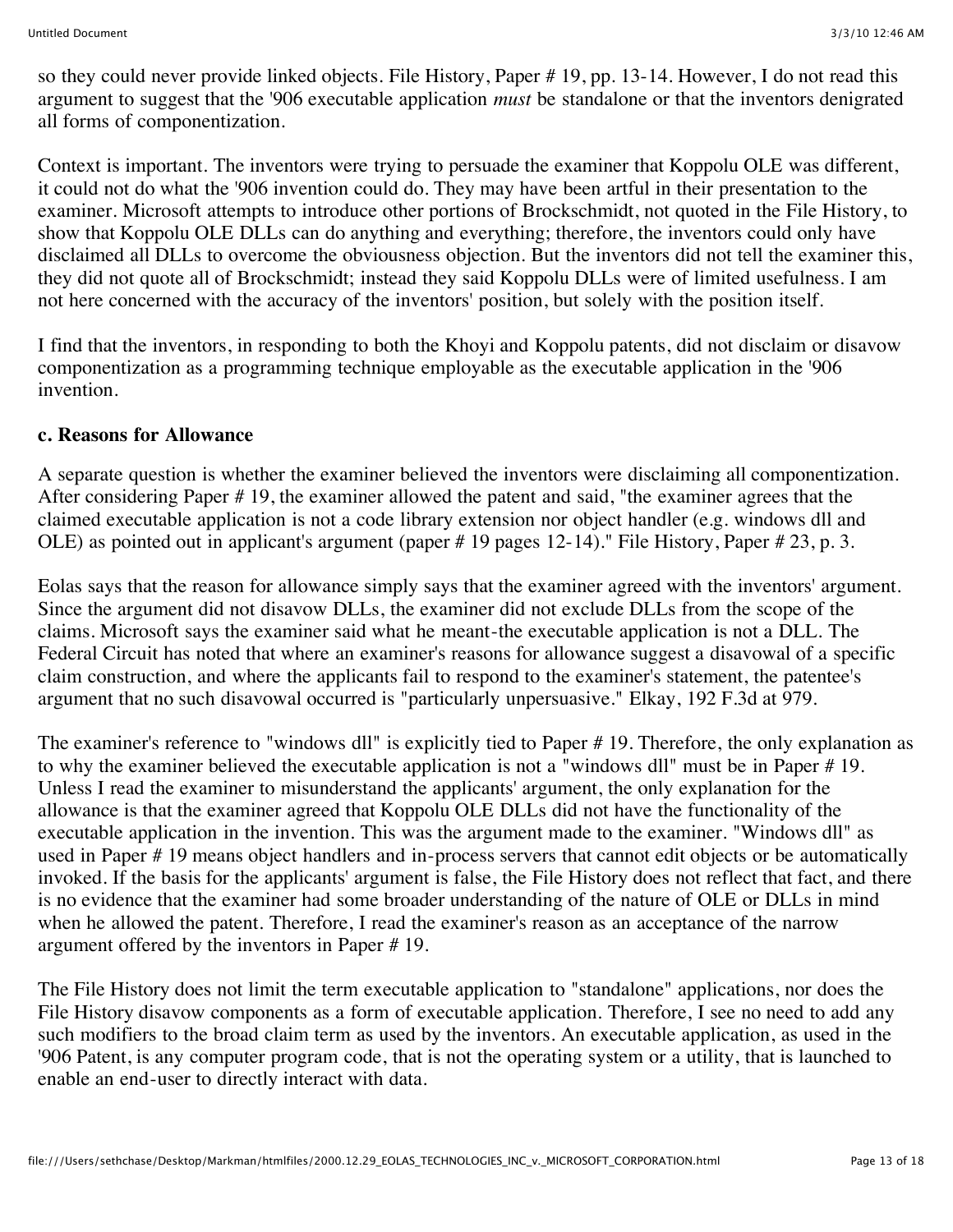#### **C. "Type Information"**

The invention parses a hypermedia document and learns the location of at least a portion of some object. '906 Patent, col. 18, ll. 13-18. This object has "type information" associated with it, and this type information is utilized by the browser to identify and locate the executable application. '906 Patent, col. 18, ll. 18-22. What does type information mean?

### *1. The Claim and Specification*

The claim language suggests that type information provides a clue to the browser to assist it in identifying and locating the executable application. Microsoft seeks to exclude from the scope of "type information" any tag that simply tells the browser which application to use. In its view, type information is limited to data types. For example, according to Microsoft, type information cannot be "WinAmp," it must be ".mp3." If the type information tells the browser what application to use, then the browser has very little left to do in identifying and locating the application. But nothing in the claim language says there has to be a challenge for the browser; if the author of the hypermedia document being parsed wants to make it easy for the browser, and tell it what application to use, so be it. Identifying an application will often convey information as to the type of object involved. For example, identifying the application x-vis conveys that the object is a three-dimensional image; this gives the browser some idea of the character of the object. The claim says type information is associated with the object-both application names and data types can be associated with objects and both can convey useful information to the browser for it to use in identifying and locating the executable application. Neither possibility is foreclosed by the claim language.

The specification squarely supports this view. The inventors gave examples of type information in the form of the HTML TYPE element of an EMBED tag: "Examples of values for the TYPE element are 'application/x-vis' or 'video/mpeg'. The type 'application/x-vis' indicated that an application named 'x-vis' is to be used to handle the object ..." '906 Patent, col. 13, ll. 2-5. Thus, type information could be either the application itself (x-vis) or the data type (video/mpeg).

Microsoft argues that to simply identify an application no longer "associates" type information with the object and thus would read "associated with" out of the claim language. I disagree. There is no evidence that association is a term of art, and I give it a plain and ordinary meaning. Association requires only some connection between the object and the type information; type information does not have to be integrated into the object to be associated with it. In the example used in the specification, by identifying x-vis as the TYPE element of the EMBED tag, the hypermedia document is associating x-vis with the object, which is identified by the HREF element, also within the EMBED tag.FN14 '906 Patent, col. 12, l. 54-col. 13, l. 18. That is all the claim language requires.

FN14. *See* note 3, *supra.*

### *2. The File History*

Microsoft says the embodiment in the specification is wrong; the inventors disavowed such a construction of type information in the course of prosecuting the patent. Microsoft acknowledges that this reading would mean that the inventors did not claim one of the embodiments in the specification. It is plausible that during a lengthy prosecution history, patentees fail to update the specification language as they amend the claims. However, in this case, as noted above, I do not find the specification's example of x-vis as the TYPE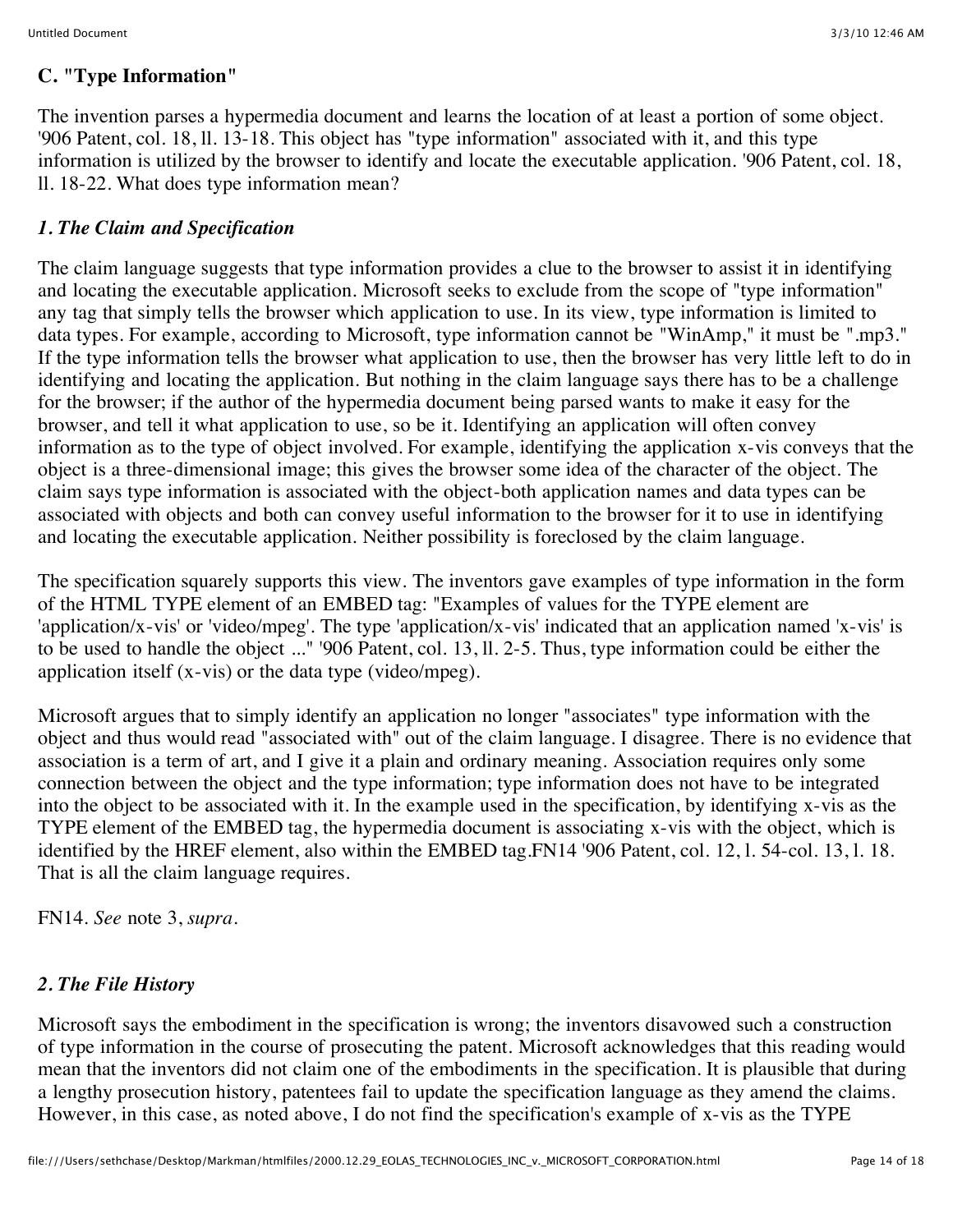element to contradict the ordinary meaning of the claim language. *Cf.* Novo Nordisk of North America, Inc. v. Genentech, Inc., 77 F.3d 1364, 1369 (Fed.Cir.1996) (claim language "unquestionably" does not cover specification language). Moreover, given that the primary example used by the patentees in describing the invention, indeed the invention's apparent origin, is the ability to automatically invoke x-vis to allow embedded interaction with 3-D embryo images, I find it difficult to read that embodiment out of the claim. *See* Vitronics, 90 F.3d at 1583 (interpreting claim to exclude preferred embodiment is rarely correct). To reach such a conclusion, the file history must be "highly persuasive." *Id.*

# **a. The Khoyi Patent**

At the time of the examiner's rejection based on Khoyi, the claim language said (emphasis added):

wherein said first distributed hypermedia document includes an embed text format that specifies the location of an object external to the first distributed hypermedia document and that specifies type information utilized by said browser to identify and locate an executable application....

The examiner found that Khoyi teaches the ability to "invoke a corresponding object manager (a program external to the document) in response to an invocation request to process and control the object" and teaches "links specifying the object and *type."* File History, Paper # 12, p. 3 (emphasis added). The applicants amended the claim to read (emphasis added):

wherein said first distributed hypermedia document includes an embed text format ... that specifies the location of at least a portion of an object external to the first distributed hypermedia document, wherein said object has type information associated with it utilized by said browser....

File History, Paper # 14, p. 2. Microsoft says this amendment, by adding "associated with" overcomes the Khoyi prior art by implying that type information must be data type. There is no substantive discussion in the File History (from either the applicants or the examiner) relating this amendment to Khoyi.FN15 There is no discussion of how this amendment changes, if at all, the meaning of type information. Given the tenor of Paper # 14, which notes the limitations of Khoyi, one could read the amendment to be an attempt to broaden, not narrow, the claim. Perhaps the amendment signals to the examiner that this invention can do more than Khoyi-it does not use type information in a Khoyi-like manner specified by the source document, but is more flexible. In any event, given the ambiguous nature of the amendment's relationship to Khoyi, I think it insufficient to mandate a claim construction that excludes a preferred embodiment stated in the specification.

FN15. Professor Felten testified that, as he read the file history, the applicants never distinguished Khoyi based on how type information was used. Felten Direct Examination, October 25, 2000, Tr. at 102. Professor Dunsmore testified that he was not sure why the applicants made the amendment, but that he assumed the change would help in acceptance by the examiner. Dunsmore Direct Examination, October 26, 2000, Tr. at 233.

### **b. The Koppolu Patent**

Microsoft next argues that the applicants, in their response to the Koppolu-based objection, revealed an intent to disavow type information as a simple application identifier. Koppolu-OLE, according to the applicants, used a binary pointer mechanism and an operating system registry to identify objects with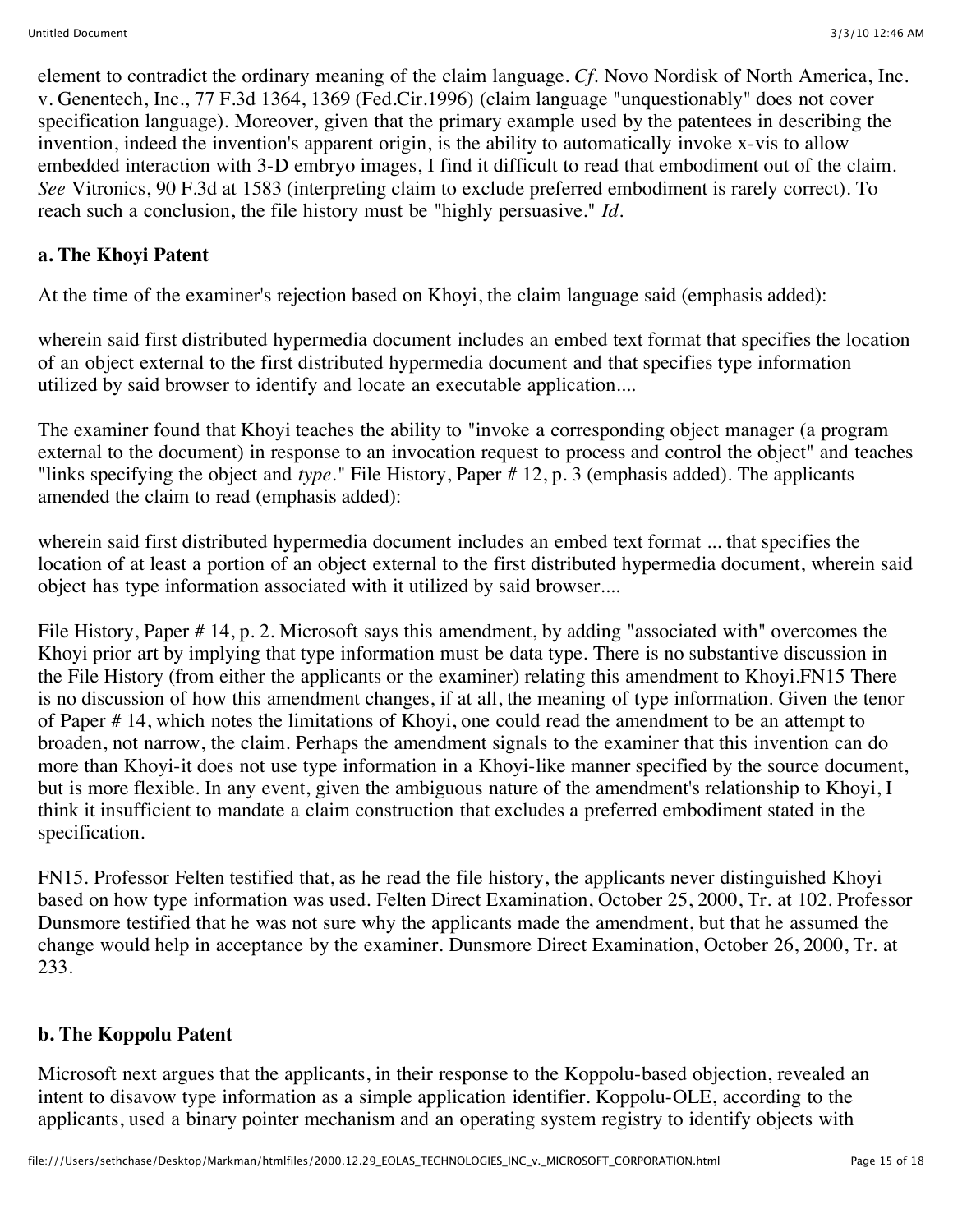containee server applications. File History, Paper # 19, p. 9. This CLASSID system, not the compound document's text, is used to determine object type.FN16 *Id.* I do not read this to be an explicit disavowal of the possibility that the '906 browser reads a named application as a type associated with an object; instead I read this reference to distinguish a method of using numerical identifiers and platform-dependent registries to perform the association. *See* II .D., *infra.*

FN16. A CLASSID is a 32-bit number that is a unique identifier for a particular component. Michael Wallent Direct Examination, October 25, 2000, Tr. at 169. The Windows operating system maintains a database registry of CLASSIDs, linking the 32-bit numbers with their corresponding application. Without recourse to this registry, the CLASSID is essentially meaningless.

Similarly, the applicants' discussion of the cross-platform benefits of the '906 invention does not disavow the possibility that applications are identified as type information. *See* File History, Paper # 19, pp. 21, 25. The applicants were not addressing type information, they were saying their invention is better than OLE because it is not platform-dependent; the invention vests more functionality in the hypermedia document and browser than allowed in the OLE system, according to the applicants. *Id.* Microsoft says it is a logical inference that, since OLE uses the CLASSID architecture, and since that platform-dependent system is generally equivalent to simply naming an application to use with certain objects, the inventors must have been disclaiming this more general approach. I disagree.

In both Paper Nos. 14 and 19, the applicants addressed objections based on prior art, but there is no explicit discussion of how the type information language overcomes the objection. While Microsoft makes plausible arguments by drawing inferences from the file history, I cannot say the history is anything but ambiguous. Given that the claim language supports a construction of type information that includes naming an application, and given that the specification's preferred embodiment explicitly embraces such a form of type information, I reject a reading of the claim that hoists ambiguous file history above the claim and specification.

### **D. "Utilized By Said Browser To Identify and Locate"**

What is the browser supposed to do once it knows of some type information associated with the object? The claim says the type information is "utilized by said browser to identify and locate an executable application external to the first distributed hypermedia document." '906 Patent, col. 18, ll. 20-23. Microsoft asks that I clarify the meaning of this phrase to ensure that it is the browser, not the operating system, that does the "heavy lifting" of utilizing, identifying and locating.

#### *1. The Claim*

The claim certainly says that it is the browser, and not any other code, that utilizes the type information to identify and locate the executable application. I read the claim language to mean that the browser identifies and locates the executable application and that it is able to perform these functions because it is armed with the knowledge of type information. Professor Felten agreed that the browser must do the identifying and locating. Felten Cross-Examination, October 25, 2000, Tr. at 149. The question is whether the browser can delegate this function to an outside resource. In other words, can the browser ask the operating system, or perhaps some shared utility, to help it identify and locate an executable application?

Persons skilled in the art define code by its function. Professor Dunsmore, for example, testified that he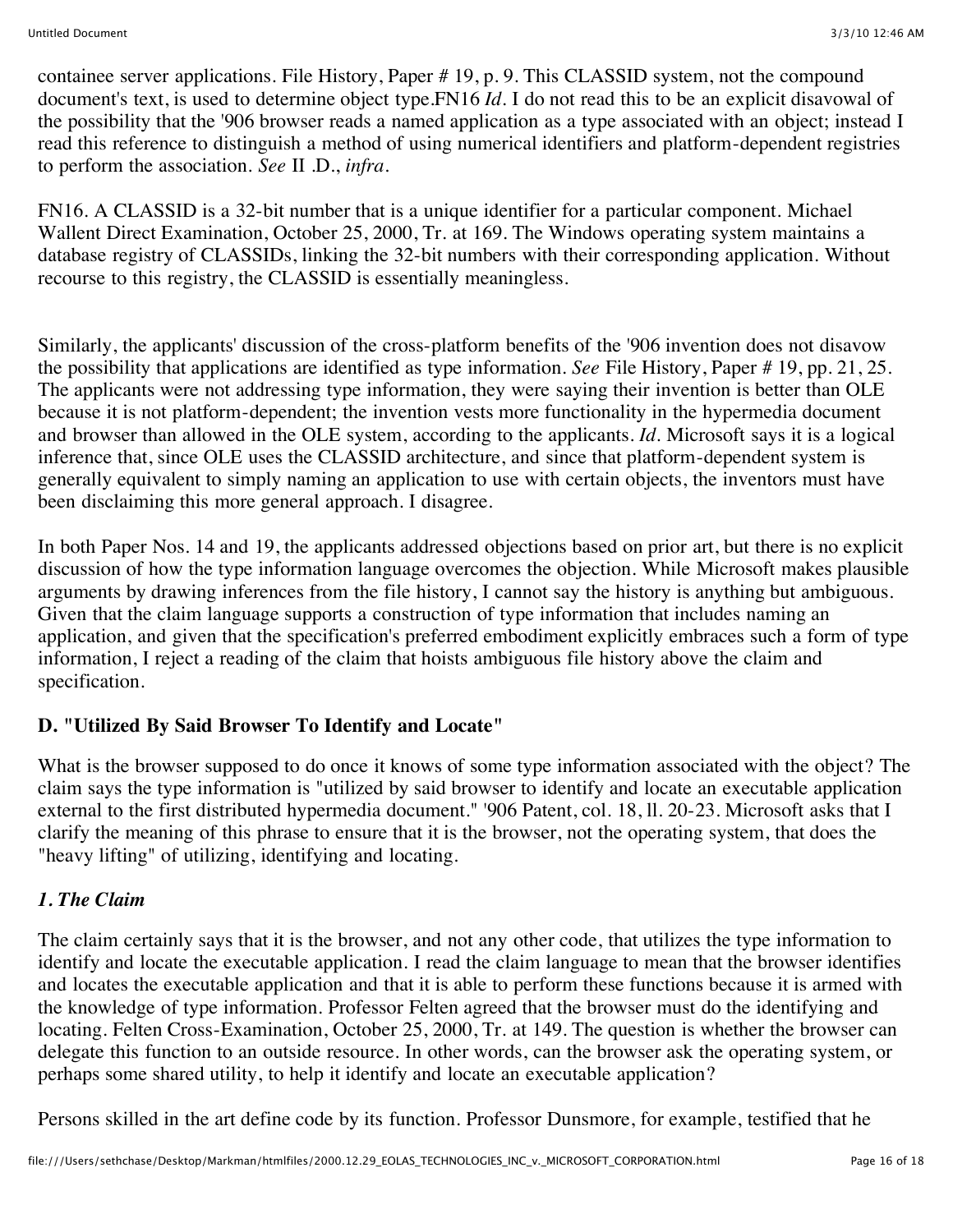thinks of browsers and operating systems as defined by functionality. Dunsmore Cross Examination, October 26, 2000, Tr. at 256. Sometimes it is easy to draw a line between browsers and other pieces of code. Functions that are unique to a web browser ( *e.g.,* understanding HTML) are considered a part of the browser. Id. However, componentization allows for shared functionality-the lines begin to blur. When asked to identify when a shared function could be considered part of the browser, Professor Dunsmore said it was a tough question. He hypothesized three possibilities: 1) code is part of the browser; 2) the browser invokes some component; or 3) the operating system is asked to perform the function for the browser. Id. at 257. Professor Felten also acknowledged the difficulty in articulating the minimum amount the browser must do for it to be characterized as performing the functions of identifying and locating. Felten Cross-Examination, October 25, 2000, Tr. at 149. However, I believe that experts are able to make such a judgment when presented with specific code.

The claim language assigns the functions of identifying and locating the executable application to the browser. Whether the browser is performing these functions in any given permutation is a question of fact.

## *2. The Specification*

In a preferred embodiment in the specification, the browser, not the operating system, identifies and locates the executable application. However, the browser does not work alone. The specification makes clear that the inventors contemplated the browser's use of some outside resources. Microsoft agrees that operating systems are always involved on some level, and Microsoft also agrees that the specification discloses the use of outside resources. Microsoft does not propose a claim construction that would entirely preclude the browser from using the operating system or some external resource. In the specification, the browser, armed with the type information, consults a user-defined list of application type/application pairs, such as the MIME (Multipurpose Internet Mail Extensions) database. '906 Patent, col. 15, ll. 13-18. The parties agree that the MIME database is external to the browser. Microsoft's position is that this embodiment is consistent with its construction because it is the browser that consults the MIME database, and it is the browser that uses the MIME database to learn the application type. This example is also consistent with Eolas's broad definition of "utilize"-to put to use. The browser puts the type information to use by taking it to some outside resource and then using the resource to identify and locate the executable application. This is exactly what the claim language says is supposed to happen.

The parties' dispute over this term appears to be more properly viewed as an infringement question than a claim construction issue. One infringement question will be whether Microsoft's browser, Internet Explorer, identifies and locates executable applications. This is not a question I can answer, yet. All I can decide is that the claim language means what it says, the functions must be performed by the browser.

# *3. The File History*

By arguing that both Khoyi and Koppolu-OLE were different because they were operating systemdependent, the inventors highlighted the difference between having the browser link an object type to an application and using OLE's CLASSID to perform that function. In Khoyi, according to the inventors, "the object managers for different data types are coordinated by the operating system so that each type of displayed data is rendered by its associated object manager, the actual linking operations are coordinated by the operating system." File History, Paper # 14, p. 14. In attempting to overcome the Koppolu-based rejection, the inventors said the same thing: "the actual linking mechanism between the container document and the containee server application is coordinated by the operating system's registry database." File History, Paper # 19, p. 9. I read the inventors' argument as saying not just that the operating system maintains a